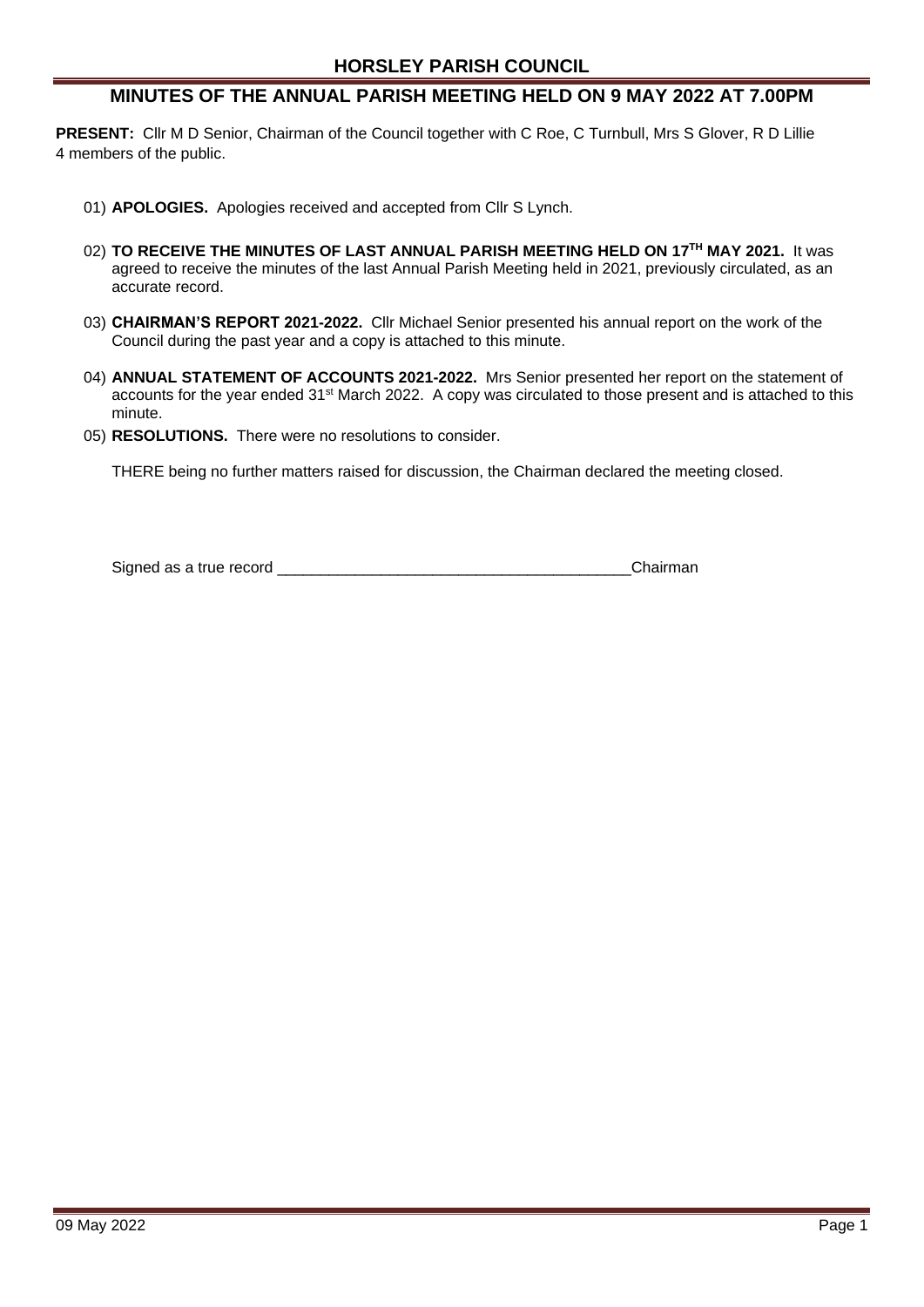## **Horsley Parish Council Chairman's Report May 2022**

Cllr M D Senior thanked the public for attending and stated that Horsley do have a larger public attendance than many of the much larger councils.

It has been another challenging year. I have kept the report to the last 12 months.

We have maintained the notice boards, the seats and the bus shelters.

We did not have any formal litter picks last year but there are a few residents that do now collect regularly, and we very much appreciate this

We have reviewed planning applications and have attended meetings for East Tynedale Parish Council's forum and have continued our representation on the Joint Burial Committee

Northumbrian Water is progressing the extension to enhance water supply and quality, there are still some outstanding issues to resolve but these will have to be done after the majority of work is complete. From what I see while there has been some disruption, but it has been, relatively speaking, minimal. Some construction vehicles that should not have travelled through the village have been reported to NWL.

Thanks to NWL for the continued traveller management.

Some damaged signs were replaced by NCC and then removed.

The website has also been maintained.

Parking, litter, dog fouling, state of roads and pavements as well as speeding still remain issues within the village

Many thanks to everyone who look after the planters.

We have 25 trees that we have been growing on that will need planting later in the year.

Many thanks to the community speed watch volunteers and since one has moved out of the village it has had to be suspended, we are waiting for training and volunteers

Precept is marginally increased for 2022

Our thanks go to Maurice Holliday for his regular column in the Hexham Courant.

Thanks, must also go to Holly Waddle who has kept us informed of the bigger picture in her regular report and for her help over the last 12 months

Thanks to Adrian Jackson for grounds maintenance.

If you have any requests, please let the Parish Council know, preferably in writing to the Parish Clerk, but do remember the councillors are all volunteers who received no expenses (although entitled to) who put a lot of time and effort into making Horsley a pleasant place to live.

My thanks go to Mandy who puts in a great deal of work to keep the rest of us informed and in order. And just to note, Mandy has given notice that she intends to resign from Horsley Parish Council in May 2023.

As always, we would welcome more input directly from residents so that we can communicate personally rather than messages being passed via third parties.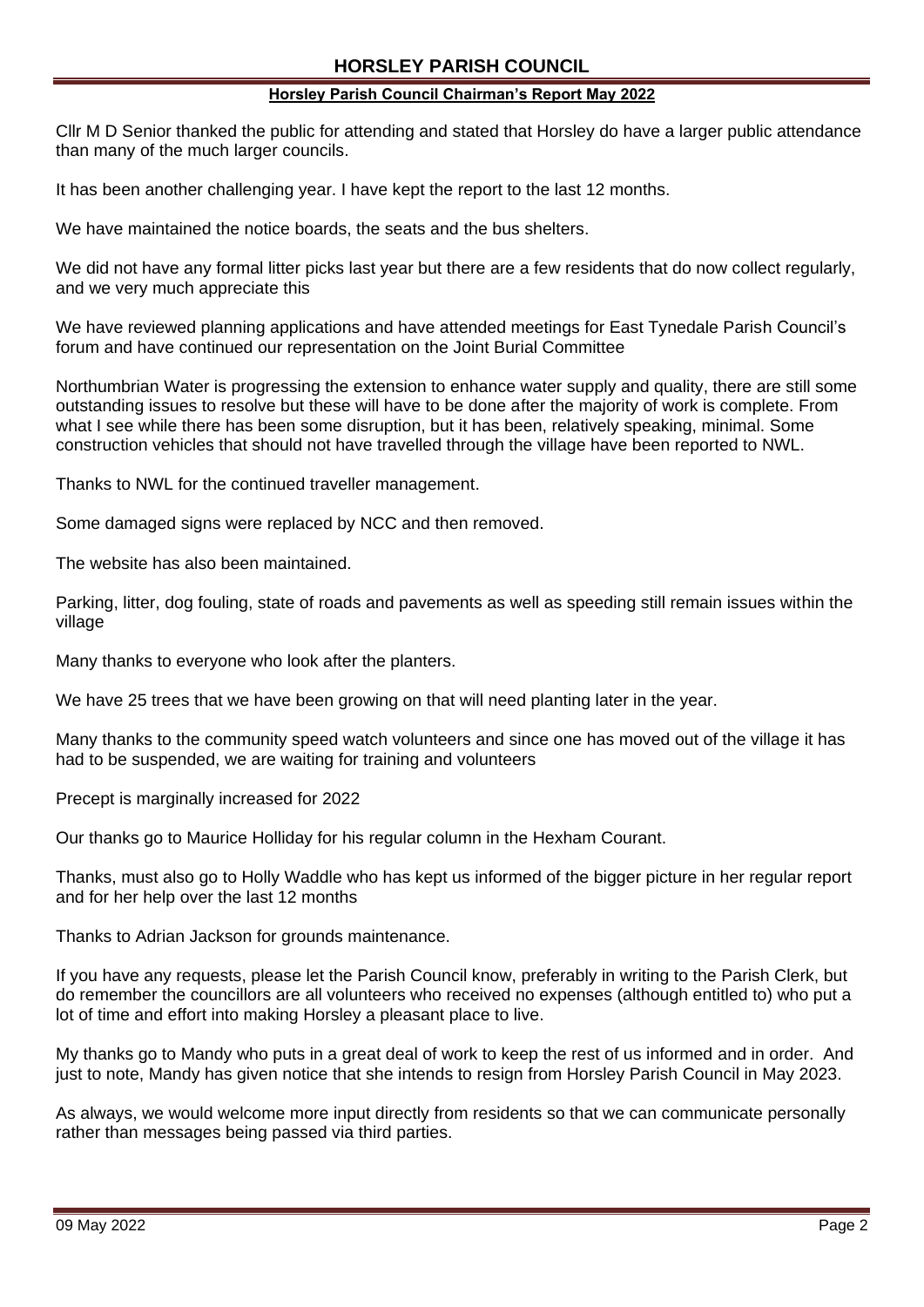# **HORSLEY PARISH COUNCIL**

# INCOME & EXPENDITURE FOR FINANCIAL YEAR 1.4.2021 - 31.03.2022

| <b>EXPENDITURE</b>                        |           | <b>INCOME</b>             |            |
|-------------------------------------------|-----------|---------------------------|------------|
|                                           | £         |                           | £          |
| Came & Co<br>General<br>Insurance         | 1,457.48  | Precept                   | 11,000.00  |
|                                           |           | VAT Refund                | 626.45     |
| Ovingham Joint Burial Committee           | 900.00    | Bank A/C Interest         | 0.89       |
|                                           |           | Donation/Grant            | 0.00       |
| Northumberland Assoc of Local<br>Councils | 138.52    | Refunds                   | 24.00      |
| War Memorial Wreath                       | 30.00     |                           | £11,651.34 |
| Grass cutting                             | 2,400.00  |                           |            |
| Northumberland Estates                    | 275.00    |                           |            |
| Play area inspector                       | 553.50    | <b>Accounts Book</b>      | £          |
| Play Areas/Highways                       | 129.76    | Brought forward<br>1.4.21 | 6,900.50   |
|                                           |           | Income                    | 11,651.34  |
| Clerk salary - 4.5 hours per week         | 2,800.98  | Sub<br><b>Total</b>       | 18,551.84  |
|                                           |           | Expenditure               | 9,294.12   |
|                                           |           | Carried forward           |            |
| Annual audits                             | 32.00     | 31.03.21                  | £9,257.72  |
| Website                                   | 82.40     |                           |            |
|                                           |           | <b>Current Account</b>    | 3,055.32   |
| Telephone/Postages/Stationery             | 47.50     | Deposit Account           | 6,202.40   |
|                                           |           | <b>Total</b>              | 9,257.72   |
| WI/Village Hall rent                      | 120.00    |                           |            |
| <b>Donations:</b>                         |           |                           |            |
| General                                   | 270.00    |                           |            |
| VAT                                       | 56.98     |                           |            |
|                                           | £9,294.12 |                           |            |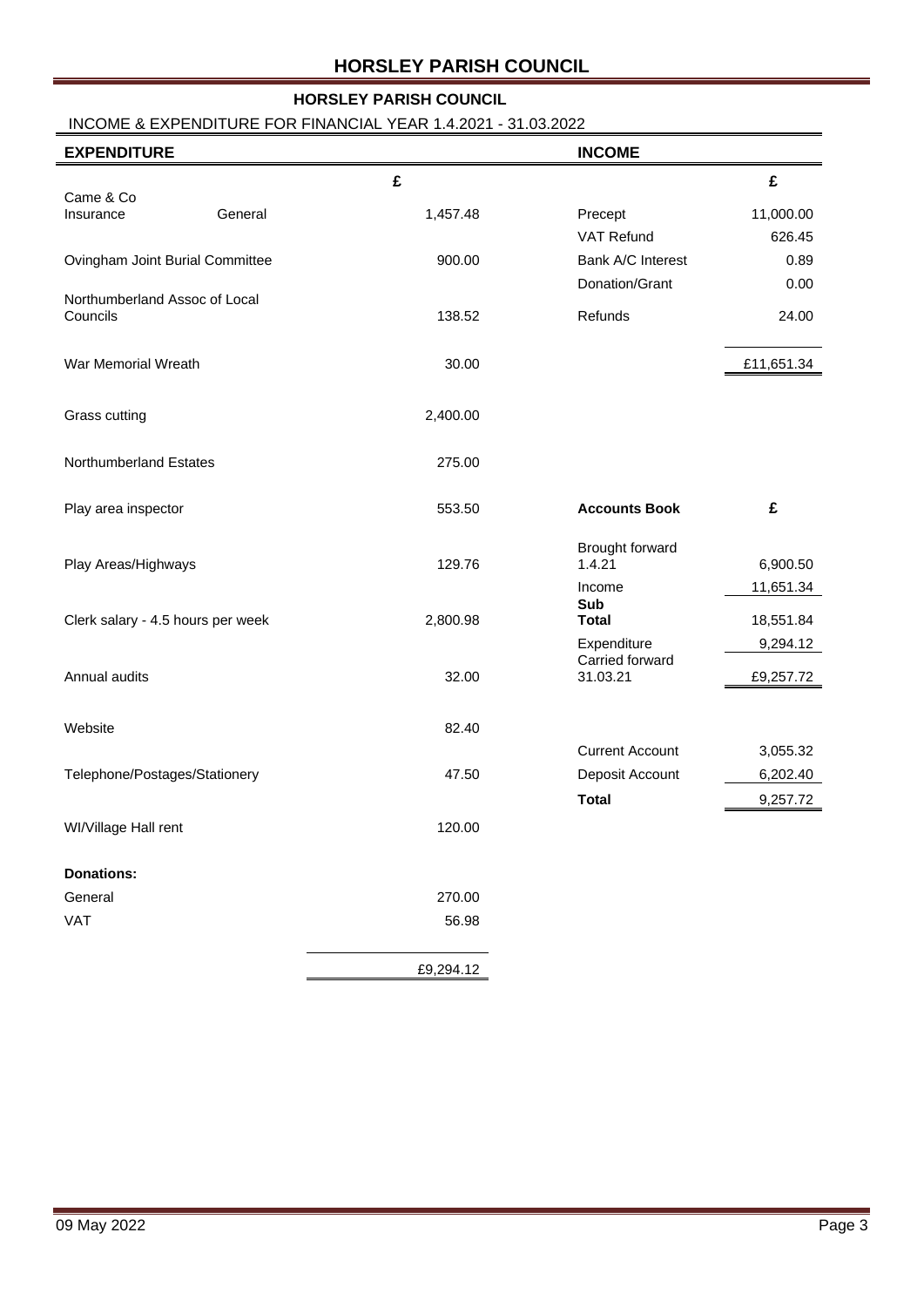# **MINUTES OF THE ANNUAL MEETING OF THE PARISH COUNCIL HELD ON 17 MAY 2021**

**PRESENT:** Cllrs M D Senior, Chairman of the Council together with Cllr S Lynch, C Turnbull, C Roe, R D Lillie and Mrs S Glover

- 0522.01 **ELECTION OF CHAIRMAN.** It was proposed by Cllr R D Lillie, seconded by Cllr Mrs S Glover and AGREED to re-elect Cllr M D Senior as Chairman. Cllr M D Senior AGREED and took the Chair.
- 0522.02 **TO RECEIVE CHAIRMAN'S DECLARATION OF ACCEPTANCE OF OFFICE.** Cllr M D Senior gave and signed his Declaration of Acceptance of Office in the presence of Mandy Senior, Clerk and Proper Officer of the Council.
- 0522.03 **APOLOGIES** received and accepted from Cllr S Lynch.
- 0521.04 **ELECTION OF VICE CHAIRMAN.** It was proposed by Cllr M D Senior, seconded by Cllr C Turnbull and AGREED to elect Cllr C Roe as Vice Chairman.
- 0522.05 **RESIDENTS** present raised the following matters and where relevant they are listed together with the actions that will be taken, if required. In due course, if necessary, reports will be made back to the Council.
	- a) **Clean Tyne Group.** A member of the public attending the meeting to bring the Parish Council up to date on the Clean Tyne Group which had been set up with a view to obtaining bathing status for the River Tyne and reduce pollution. Horsley Parish includes a very small stretch of the River Tyne by the Pumping Station of the Ovingham to Wylam road. Environment Agency has to work with polluters to develop a mechanism to try and clean up the river. Wylam Angling Club, Stanhope Paddle Boarders, Mark Ridley, H2O Trails, Wylam and Ovingham PCs are supporting the initiative. Obtaining bathing status has been done in various areas around the Country with the bathing season being from 15 May – 30 September. This includes 20 days of monitoring during the period including school holidays and weekends. Once the information has been submitted to DEFRA they will send out a consultation which Horsley Parish Council would have input into. This was supported in principle and the Parish Council look forward to receiving more information regarding the initiative in due course.
	- b) **Jubilee Event.** The Lion and Lamb is organising a Jubilee Event on Saturday 4<sup>th</sup> June and a resident helping organise the event requested support from the Parish Council. She had contacted Northumbrian Water to see if any funding was available. It was AGREED that the Parish Council would support the event by providing medals for the children as a memento of the occasion.
	- c) **Bus shelter.** A cupboard had been placed in the bus shelter opposite the Lion and Lamb to house the little library/book swap. Thanks were expressed to Jacqui and Judith who had arranged for installation and painting of the cupboard.
	- d) **Garden Club.** It was noted that the Horsley Garden Club has now disbanded however some of the planters needed adopting. Wyn volunteered to adopt the planter at the east end of the village. Some members of the Garden Club were managing the raised beds behind the Lion and Lamb.
	- e) **Road Surface.** It was noted that some of the areas marked out for patching had not been done and the area that had been patched was rather uneven and bumpy. Oatens Bank had also been marked out for repairs.
	- f) **Slip road – west end.** Cars continue to overshoot the slip road and crash into the fence/shed opposite. The farmer is looking to replace the fence and install reflective markers to try and prevent this happening.
	- g) **Footpaths.** It was noted that most paths are in good condition and the 2 bridleways in Horsley Woods are clear. Several repairs need to be carried out on the various gates/stiles/finger posts around the parish. Also the public footpath through Gallow Hill has not been cleared. These will be reported to Tim Fish, Public Rights of Way Officer, Northumberland County Council.
	- h) **Grass Verges.** Requests had been received for the grass verges at the ends of the village to be left as wildflower areas. This requires quite a lot of work and would need to be investigated further.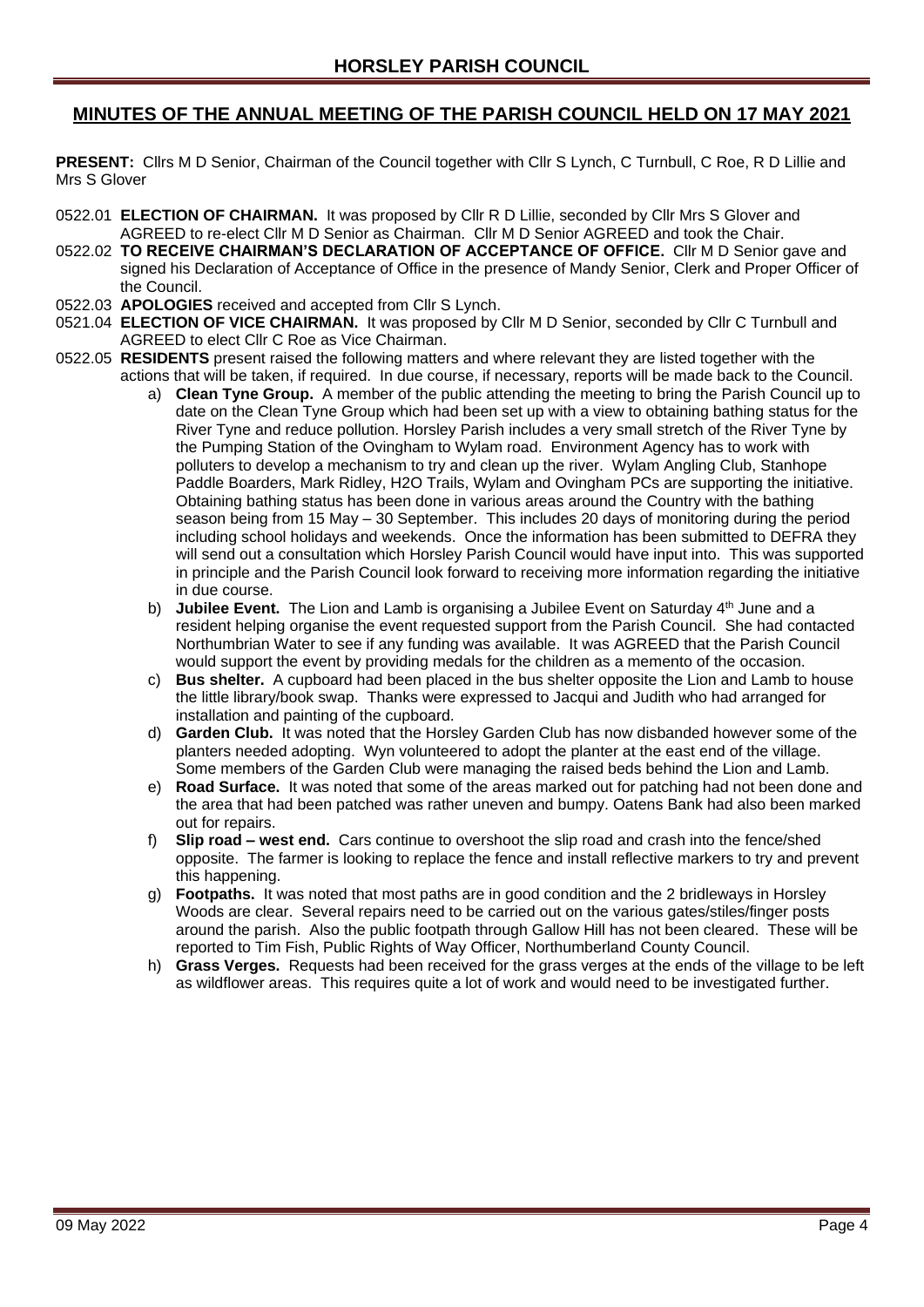0522.06 **MINUTES OF THE MEETING HELD ON 21st MARCH 2022.** It was proposed by Cllr M D Senior, seconded by Cllr S Lynch and AGREED that the minutes of the meeting held on **21st MARCH 2022** be signed as an accurate record.

## 0521.07 **ACTIONS ARISING FROM THE MEETING HELD ON 8 TH MARCH 2021.**

- a) **Play area.** Minute 0321.05a refers. The play area lock on the maintenance gate has been replaced and NWL have carried out the work to the soil heap.
- 0521.08 **COUNTY COUNCILLOR REPORT.** Cllr Holly Waddell had enquired about the reinstating of the H-bars through the village. Northumberland County Council advised that they would not reinstate these as they are not enforceable.

#### 0522.09 **CORRESPONDENCE** received since the March meeting had been circulated to all councillors by email and noted.

- Northumberland County Council Temporary Road Closure Order C256 Oatens Bank, Horsley. 6<sup>th</sup>  $-10^{th}$  June 2022 08:00  $-16:00$
- Healthwatch Northumberland. Northumberland Pharmacy Needs Assessment.
- Community Action Northumberland Monthly CAN eNews
- NALC Weekly eNews

### 0522.10 **FINANCE**

a) **ACCOUNTS FOR PAYMENT.** It was proposed by Cllr M D Senior, seconded by Cllr C Turnbull and AGREED to approve the expenditure on the list circulated.

| <b>PAYEE</b>            | <b>DESCRIPTION</b>       | <b>GROSS</b>  | <b>VAT</b> | <b>NET</b>    | <b>PAYMENT</b> |
|-------------------------|--------------------------|---------------|------------|---------------|----------------|
|                         |                          | <b>AMOUNT</b> |            | <b>AMOUNT</b> | <b>METHOD</b>  |
| Adrian Jackson          | Grass cutting - Sept 21  | 600.00        |            | 600.00        | <b>BACS</b>    |
| Adrian Jackson          | Grass cutting - Nov 21   | 550.00        |            | 550.00        | <b>BACS</b>    |
| Calico UK               | Website domain name      | 4.00<br>24.00 |            | 20.00         | <b>BACS</b>    |
| Mrs A Senior            | <b>Clerical Services</b> | 373.73        |            | 373.73        | <b>SO</b>      |
| HM Revenue and          | <b>PAYE</b>              | 93.20         |            | 93.20         | <b>BACS</b>    |
| Customs                 |                          |               |            |               |                |
| Mrs A Senior            | Play area inspections    | 75.00         |            | 75.00         | <b>BACS</b>    |
| Horsley WI Hall         | Hall rent                | 20.00         |            | 20.00         | <b>BACS</b>    |
| Northumberland Assoc of | Subscription             | 110.15        |            | 110.15        | <b>BACS</b>    |
| Local Councils          |                          |               |            |               |                |
| J C Accountants         | Internal audit fee       | 39.60         | 6.60       | 33.00         | <b>BACS</b>    |
| <b>Income</b>           |                          |               |            |               |                |
| Northumberland County   | Precept payment          | 5750.00       |            | 5750.00       | 08.04.22       |
| Council                 |                          |               |            |               |                |
| Lloyds Bank             | Interest                 | 0.08          |            | 0.08          | 11.04.22       |
| Lloyds Bank             | Interest                 | 0.09          |            | 0.09          | 09.05.22       |

0522.11 **ALLOCATION OF PARISH COUNCIL DUTIES.**

a) **MAINTENTANCE OF BUS STOPS/NOTICE BOARDS** – Cllr S Lynch

b) **REPRESENTATIVES ON OVINGHAM JOINT BURIAL COMMITTEE** – Cllrs M D Senior and Mrs S Glover

c) **REPRESENTATIVE ON EAST TYNEDALE PARISH COUNCIL FORUM** – Cllr M D Senior

#### 0522.12 **TO CONSIDER ANY MATTERS REQUIRING COUNCIL ACTION THAT MAY ARISE FROM THE PRECEDING ANNUAL PARISH MEETING.** None.

#### 0522.13 **PLANNING**

a) **PLANNING DECISIONS.** Details of the planning decisions as circulated were AGREED by all Councillors and are listed below.

b) **PLANNING APPLICATIONS.** Details of the planning applications as circulated were AGREED by all Councillors and are listed below.

| <b>REFERENCE</b> | <b>ADDRESS</b>         | <b>DESCRIPTION</b>                                                                                                  | <b>DECISION</b>         |
|------------------|------------------------|---------------------------------------------------------------------------------------------------------------------|-------------------------|
| 22/00319/FUL     | Access road to Vallum  | Retrospective - Change of use of area                                                                               | <b>GRANTED</b>          |
|                  | Farm, East Wallhouses  | of field to create track                                                                                            |                         |
| 21/04329/ADE     | Lion and Lamb, Horsley | Advertisement consent for 2 x non<br>illuminated amenity boards and 1 x<br>double sided illuminated projecting sign | <b>DECISION AWAITED</b> |
|                  |                        | fixed to existing bracket                                                                                           |                         |
| 22/01226/FUL     | Land East of Horsley   | Erection of agricultural building                                                                                   | <b>DECISION AWAITED</b> |
|                  | Banks Farm, Horsley    |                                                                                                                     |                         |
| 22/01250/FUL     | Land North and East of | Retrospective: Construction of stable                                                                               | <b>DECISION AWAITED</b> |
|                  | Horsley Banks Farm     | building                                                                                                            |                         |